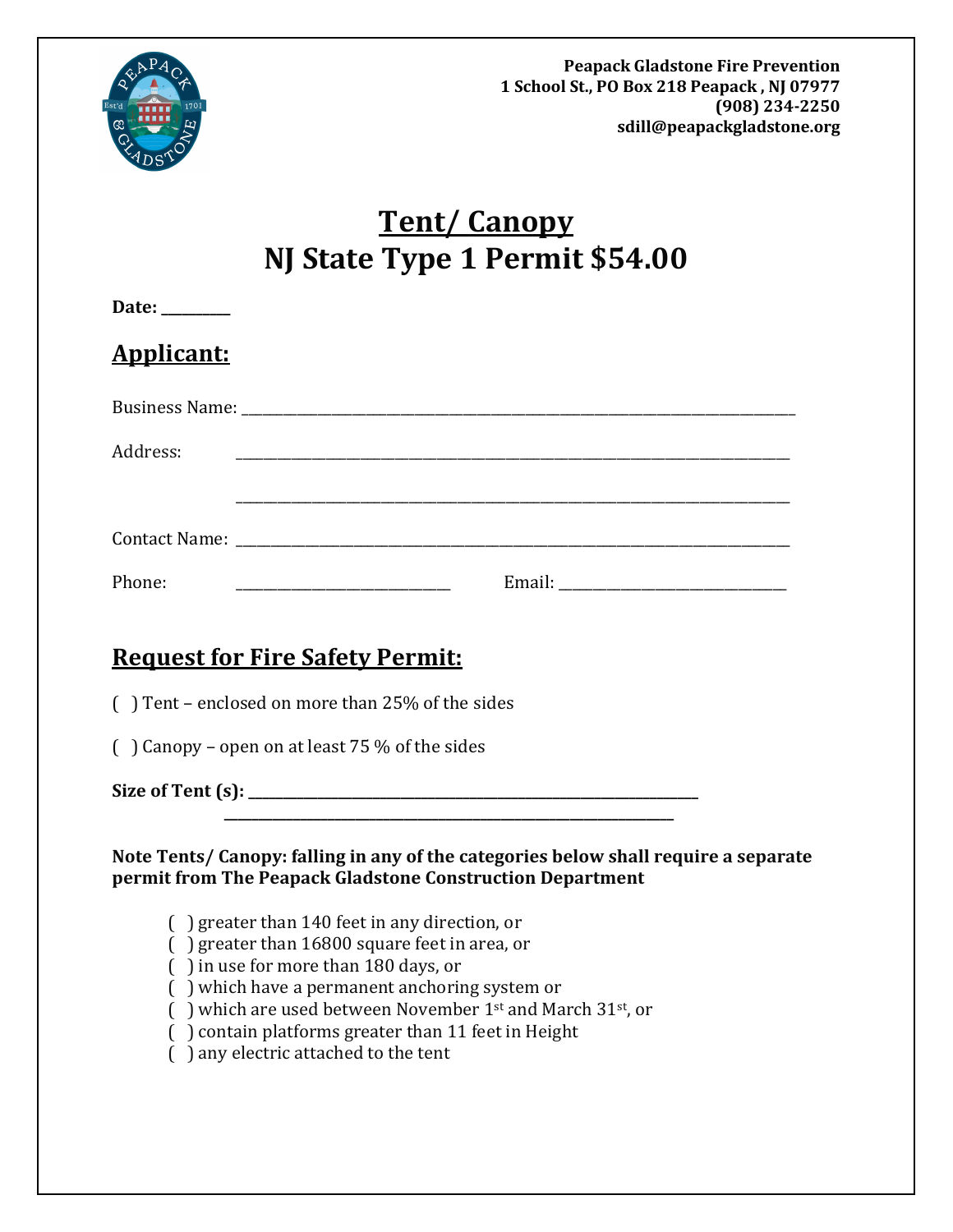

**Peapack Gladstone Fire Prevention 1 School St., PO Box 218 Peapack, NJ 07977 908-234-2250 sdill@peapackgladstone.org**

### **This Application must be accompanied by the following:**

( ) A site plan showing the location of the tent/ canopy in relation to the property lines and other nearby structures

( ) A floor plan showing the set up under the tent/ canopy including location and dimensions of tables or dance floor

( ) A copy of the flame certificate from the tent/canopy manufacturer showing the fabric meets the requirements of NFPA 701

( ) Fire Extinguishers are required in each tent/ canopy. Minimum rating of 2A – 10:BC fire extinguisher for each 3000 square feet and 75 feet travel distance

( ) No Smoking signs required in each tent/ canopy.

( ) Cooking is prohibited in any tent/ canopy occupied by the public/ guests.

## **NOTE: for tents, the number, location and type of exits MUST be shown on the floor plan. EXIT signs and emergency lights are required.**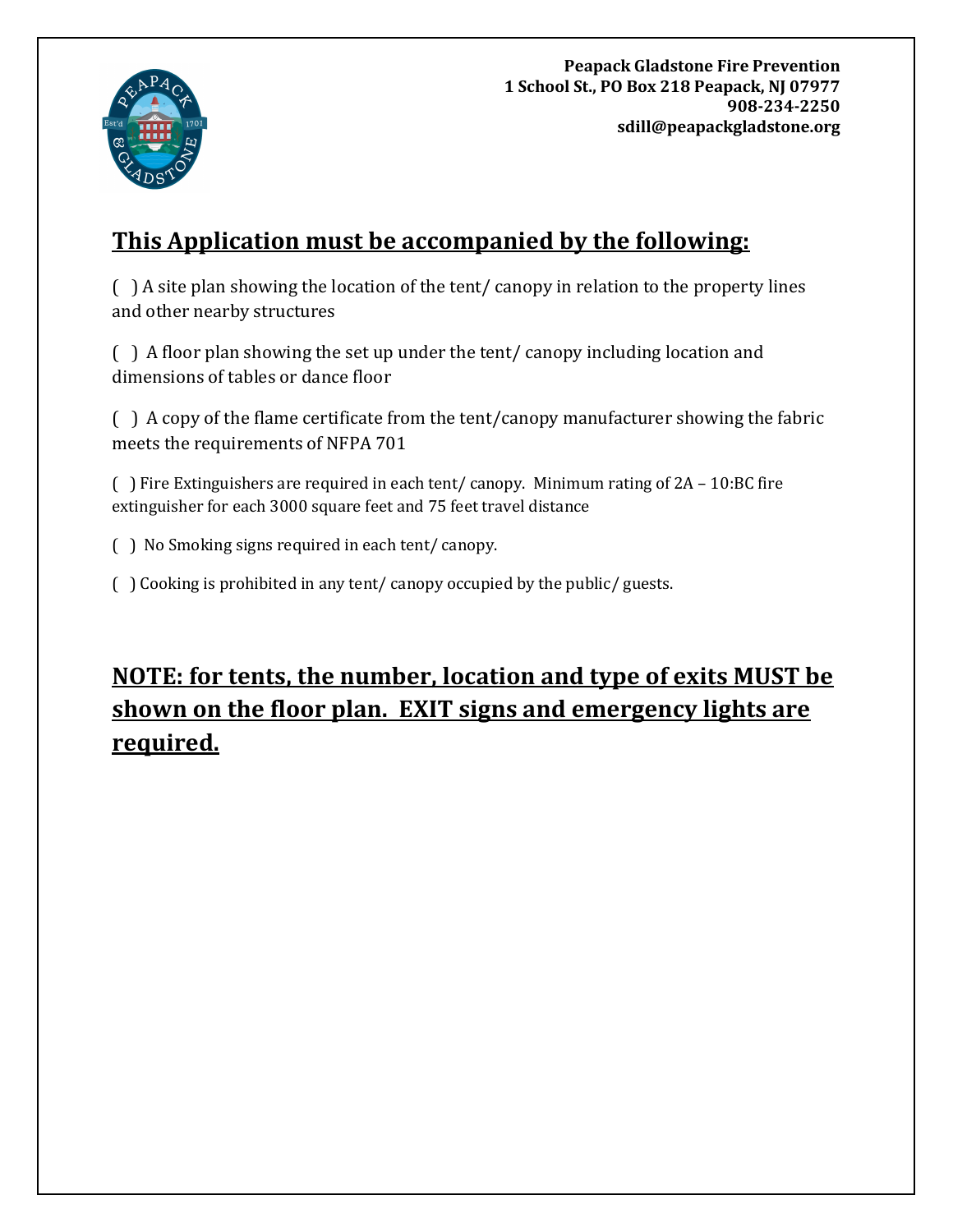| Est'd<br>1701<br>ග                                                                       | <b>Peapack Gladstone Fire Prevention</b><br>1 School St., PO Box 218 Peapack, NJ 07977<br>908-234-2250<br>sdill@peapackgladstone.org |
|------------------------------------------------------------------------------------------|--------------------------------------------------------------------------------------------------------------------------------------|
|                                                                                          |                                                                                                                                      |
|                                                                                          |                                                                                                                                      |
| Total Number of occupants expected to utilize the tent/canopy:                           |                                                                                                                                      |
|                                                                                          |                                                                                                                                      |
|                                                                                          |                                                                                                                                      |
| Tent/Canopy will be set up and ready for inspection on Date: _____________Time: ________ |                                                                                                                                      |

### **The following will be used/ installed in the tent or canopy:**

- ( ) Electric Lighting
- ( ) Electric Power
- ( ) Heating Equipment
- ( ) Platforms, including dance floors
- ( ) Tables and chairs for dining
- ( ) Other please describe
- ( ) None of the Above

**I hereby acknowledge that I have read this application, that the information given is correct, and that I am the owner, or duly appointed person, authorized to act in the owner's behalf and as such hereby agree to comply with the applicable requirements of the Fire Code as best as any specific conditions imposed by the Fire Official.**

| <b>Applicant Signature</b> |              | Name/Title          | Date      |
|----------------------------|--------------|---------------------|-----------|
|                            |              | FOR OFFICE USE ONLY |           |
| Date Paid:                 | Amount Paid: | Check Number:       | Permit #: |